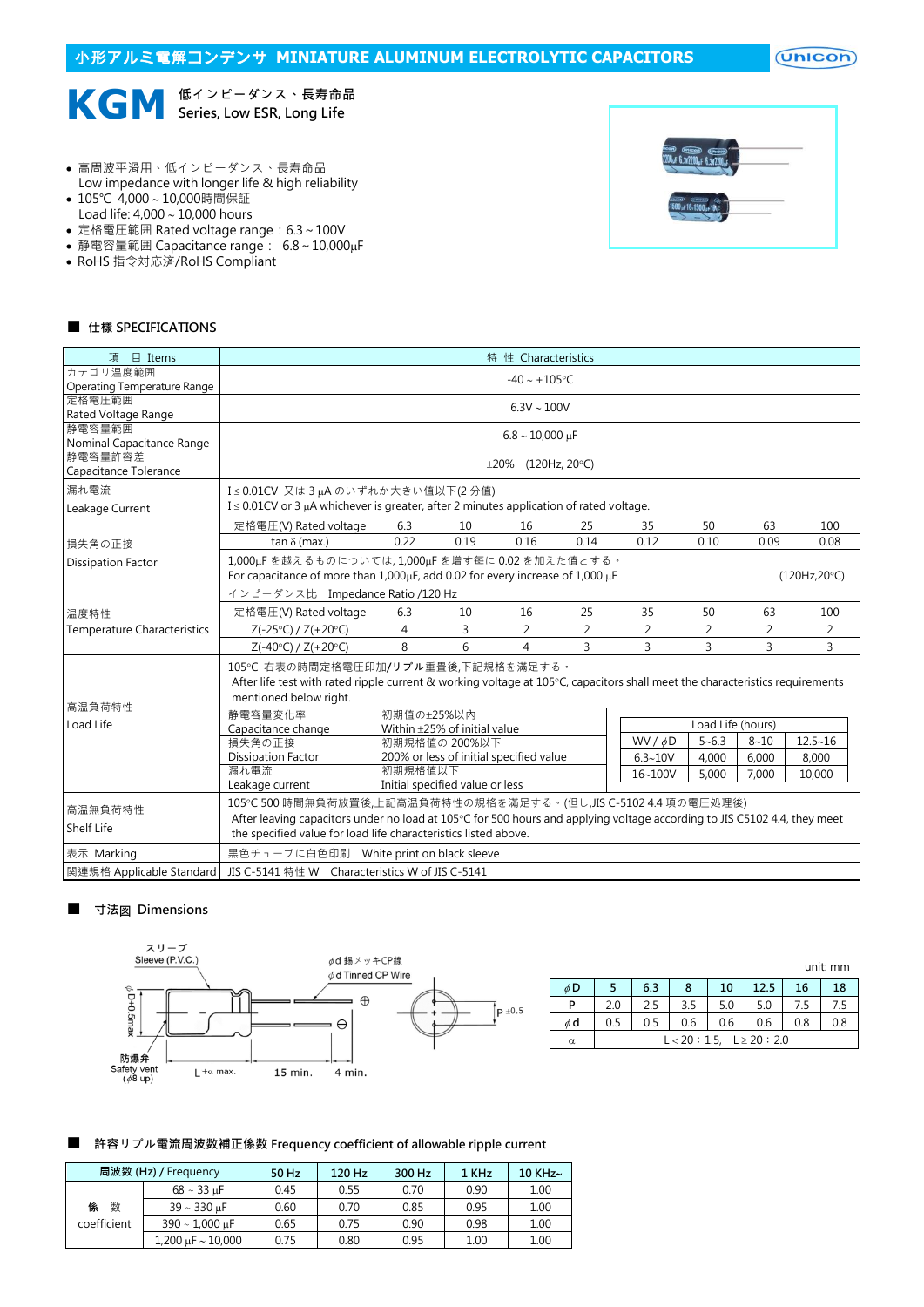■ 品名コード体系 Part Numbering (例 example: 16V 1000 µF)



#### ■ 寸法図 Standard Products Table

|              |                      |                     |                                      |                 |                                              |                            |                                      |                 | Unit: mm                                     |  |
|--------------|----------------------|---------------------|--------------------------------------|-----------------|----------------------------------------------|----------------------------|--------------------------------------|-----------------|----------------------------------------------|--|
|              | WV. (Code)<br>6.3(0) |                     |                                      |                 |                                              | 10(1A)                     |                                      |                 |                                              |  |
| Item         |                      | サイズ<br>Size (D x L) | インピーダンス<br>Impedance ( $\Omega$ max) |                 | 許容リプル電流<br><b>Ripple Current</b><br>(mA rms) | サイズ<br>Size $(D \times L)$ | インピーダンス<br>Impedance ( $\Omega$ max) |                 | 許容リプル電流<br><b>Ripple Current</b><br>(mA rms) |  |
| $Cap(\mu F)$ |                      |                     | 20°C/100KHz                          | $-10$ °C/100KHz | 105°C / 100KHz                               |                            | 20°C/100KHz                          | $-10$ °C/100KHz | 105°C / 100KHz                               |  |
| 100          | 101                  |                     |                                      |                 |                                              | $5 \times 11$              | 0.58                                 | 2.3             | 210                                          |  |
| 220          | 221                  |                     |                                      |                 |                                              | $6.3 \times 11$            | 0.22                                 | 0.87            | 340                                          |  |
| 330          | 331                  | $6.3 \times 11$     | 0.22                                 | 0.87            | 340                                          |                            |                                      |                 |                                              |  |
| 470          | 471                  |                     |                                      |                 |                                              | $8 \times 11.5$            | 0.13                                 | 0.52            | 640                                          |  |
| 680          | 681                  | $8 \times 11.5$     | 0.13                                 | 0.52            | 640                                          | $8 \times 16$              | 0.087                                | 0.35            | 840                                          |  |
| 820          | 821                  | $10 \times 12.5$    | 0.080                                | 0.32            | 865                                          |                            |                                      |                 |                                              |  |
| 1000         | 102                  | $8 \times 16$       | 0.087                                | 0.35            | 840                                          | $8 \times 20$              | 0.069                                | 0.27            | 1,050                                        |  |
|              |                      |                     |                                      |                 |                                              | $10 \times 16$             | 0.060                                | 0.24            | 1,210                                        |  |
| 1200         | 122                  | $8 \times 20$       | 0.069                                | 0.27            | 1,050                                        | 10 x 20                    | 0.046                                | 0.18            | 1,400                                        |  |
| 1500         | 152                  | $10 \times 20$      | 0.046                                | 0.18            | 1,400                                        | $10 \times 23$             | 0.042                                | 0.17            | 1,650                                        |  |
| 1800         | 182                  | $12.5 \times 16$    | 0.049                                | 0.16            | 1,450                                        |                            |                                      |                 |                                              |  |
| 2200         | 222                  | $10 \times 23$      | 0.042                                | 0.17            | 1,650                                        | $12.5 \times 20$           | 0.035                                | 0.12            | 1,900                                        |  |
| 2700         | 272                  | $10 \times 28$      | 0.031                                | 0.12            | 1,910                                        | $18 \times 16$             | 0.043                                | 0.11            | 2,210                                        |  |
| 3300         | 332                  | $12.5 \times 20$    | 0.035                                | 0.12            | 1,900                                        | $12.5 \times 25$           | 0.027                                | 0.089           | 2,230                                        |  |
| 3900         | 392                  | $12.5 \times 25$    | 0.027                                | 0.089           | 2,230                                        | $12.5 \times 30$           | 0.024                                | 0.078           | 2,650                                        |  |
| 4700         | 472                  | $12.5 \times 30$    | 0.024                                | 0.078           | 2,650                                        | $12.5 \times 35$           | 0.020                                | 0.065           | 2,880                                        |  |
| 5600         | 562                  | $12.5 \times 35$    | 0.020                                | 0.065           | 2,880                                        | $12.5 \times 40$           | 0.017                                | 0.056           | 3,350                                        |  |
|              |                      | $12.5 \times 40$    | 0.017                                | 0.056           | 3,350                                        | 16 x 31.5                  | 0.017                                | 0.050           | 3,450                                        |  |
| 6800         | 682                  | $16 \times 25$      | 0.021                                | 0.060           | 2,930                                        | 18 x 25                    | 0.019                                | 0.049           | 3,140                                        |  |
| 8200         | 822                  | 16 x 31.5           | 0017                                 | 0.050           | 3,450                                        | 16 x 35.5                  | 0.015                                | 0.044           | 3,610                                        |  |
|              |                      | 16 x 35.5           | 0.015                                | 0.044           | 3,610                                        | $16 \times 40$             | 0.013                                | 0.038           | 4,080                                        |  |
| 10000        | 103                  | 18 x 25             | 0.019                                | 0.049           | 3,140                                        | 18 x 35.5                  | 0.014                                | 0.038           | 4220                                         |  |

| WV. (Code)   |     |                            | 16(1C)                               |                 |                                              |                            | 25 (1E)                              |                                              |                |
|--------------|-----|----------------------------|--------------------------------------|-----------------|----------------------------------------------|----------------------------|--------------------------------------|----------------------------------------------|----------------|
| Item         |     | サイズ<br>Size $(D \times L)$ | インピーダンス<br>Impedance ( $\Omega$ max) |                 | 許容リプル電流<br><b>Ripple Current</b><br>(mA rms) | サイズ<br>Size $(D \times L)$ | インピーダンス<br>Impedance ( $\Omega$ max) | 許容リプル電流<br><b>Ripple Current</b><br>(mA rms) |                |
| $Cap(\mu F)$ |     |                            | 20°C/100KHz                          | $-10$ °C/100KHz | 105°C / 100KHz                               |                            | 20°C/100KHz                          | $-10^{\circ}$ C/100KHz                       | 105°C / 100KHz |
| 47           | 470 |                            |                                      |                 |                                              | $5 \times 11$              | 0.58                                 | 2.3                                          | 210            |
| 100          | 101 |                            |                                      |                 |                                              | $6.3 \times 11$            | 0.22                                 | 0.87                                         | 340            |
| 220          | 221 |                            |                                      |                 |                                              | $8 \times 11.5$            | 0.13                                 | 0.52                                         | 640            |
| 330          | 331 | $8 \times 11.5$            | 0.13                                 | 0.52            | 640                                          | $8 \times 16$              | 0.087                                | 0.35                                         | 840            |
|              |     |                            |                                      |                 |                                              | $10 \times 12.5$           | 0.080                                | 0.32                                         | 865            |
| 470          | 471 | $8 \times 16$              | 0.087                                | 0.35            | 840                                          | $8 \times 20$              | 0.069                                | 0.27                                         | 1,050          |
|              |     | $10 \times 12.5$           | 0.080                                | 0.32            | 865                                          | $10 \times 16$             | 0.060                                | 0.24                                         | 1,210          |
| 680          | 681 | $8 \times 20$              | 0.069                                | 0.27            | 1050                                         | $10 \times 20$             | 0.046                                | 0.18                                         | 1,400          |
| 820          | 821 |                            |                                      |                 |                                              | $10 \times 23$             | 0.042                                | 0.17                                         | 1,650          |
| 1000         | 102 | $10 \times 20$             | 0.046                                | 0.18            | 1,400                                        | $12.5 \times 20$           | 0.035                                | 0.12                                         | 1,900          |
| 1200         | 122 | $10 \times 23$             | 0.042                                | 0.17            | 1,650                                        | 18 x 16                    | 0.043                                | 0.11                                         | 2,210          |
| 1500         | 152 | $12.5 \times 20$           | 0.035                                | 0.12            | 1,900                                        | $12.5 \times 25$           | 0.027                                | 0.089                                        | 2,230          |
| 1800         | 182 |                            |                                      |                 |                                              | $12.5 \times 30$           | 0.024                                | 0.078                                        | 2,650          |
| 2200         | 222 | $12.5 \times 25$           | 0.027                                | 0.089           | 2,230                                        | $12.5 \times 35$           | 0.020                                | 0.065                                        | 2,880          |
| 2700         | 272 | $12.5 \times 30$           | 0.024                                | 0.078           | 2,650                                        | $12.5 \times 40$           | 0.017                                | 0.056                                        | 3,350          |
| 3300         | 332 | $12.5 \times 35$           | 0.020                                | 0.065           | 2,880                                        | 16 x 31.5                  | 0.017                                | 0.050                                        | 3,450          |
|              |     | $12.5 \times 40$           | 0.017                                | 0.056           | 3,350                                        | 16 x 35.5                  | 0.015                                | 0.044                                        | 3,610          |
| 3900         | 392 | 16 x 25                    | 0.021                                | 0.060           | 2,930                                        | 18 x 31.5                  | 0.015                                | 0.040                                        | 4,170          |
|              | 472 | 16 x 31.5                  | 0.017                                | 0.050           | 3,450                                        | 16 x 40                    | 0.013                                | 0.038                                        | 4.080          |
| 4700         |     | 18 x 25                    | 0.019                                | 0.049           | 3,140                                        | 18 x 35.5                  | 0.014                                | 0.038                                        | 4,220          |
| 5600         | 562 | 16 x 35.5                  | 0.015                                | 0.044           | 3,610                                        | 18 x 40                    | 0.012                                | 0.032                                        | 4,280          |
| 6800         | 682 | $16 \times 40$             | 0.013                                | 0.038           | 4,080                                        |                            |                                      |                                              |                |
| 8200         | 822 | 18 x 35.5                  | 0.014                                | 0.038           | 4,220                                        |                            |                                      |                                              |                |
| 10000        | 103 | 18 x 40                    | 0.012                                | 0.032           | 4,280                                        |                            |                                      |                                              |                |